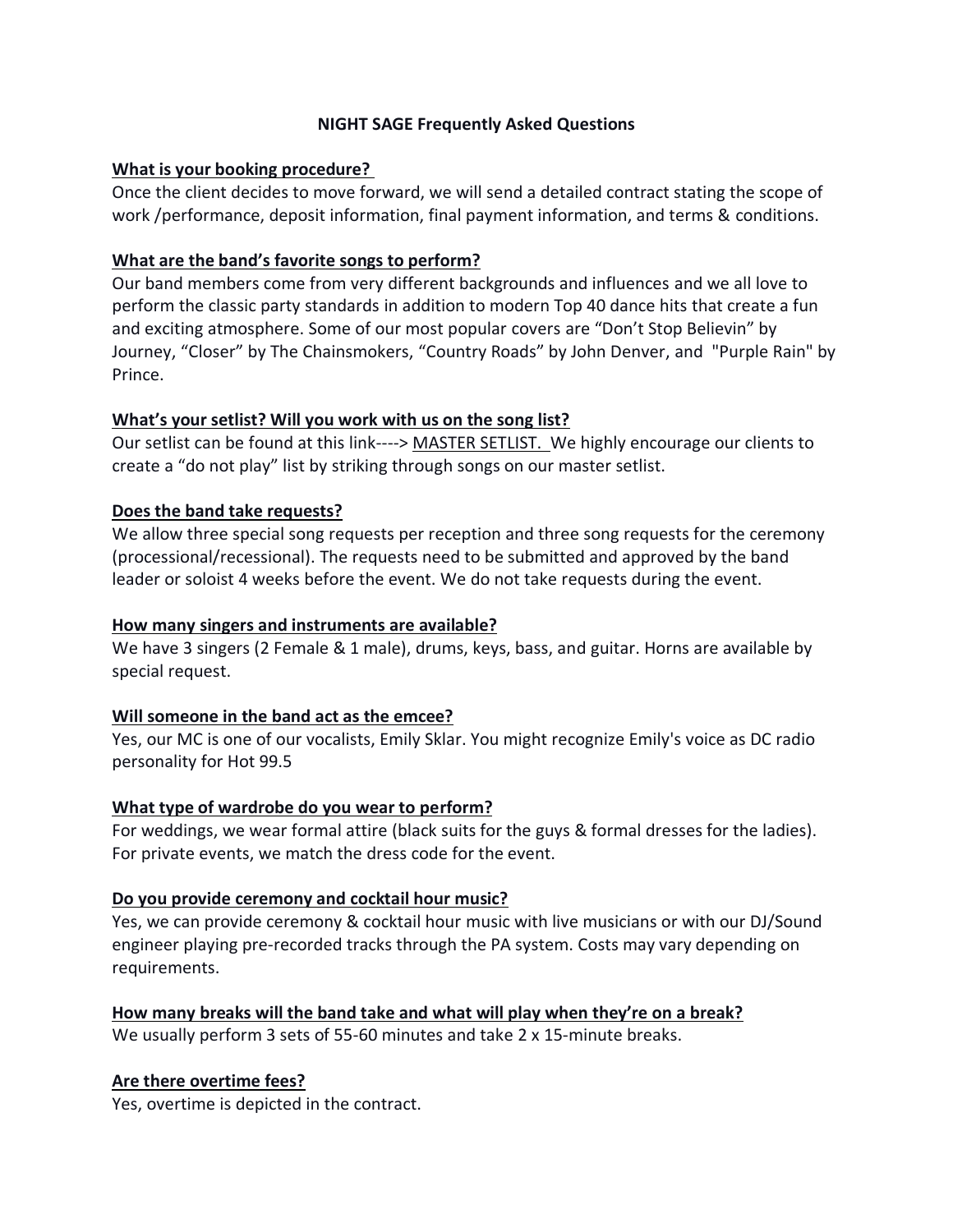#### **What type of equipment do you bring?**

All of our bands are 100% self-contained and provide all production elements needed to perform. This includes all instruments (backline), sound system, monitors, microphones, and basic stage/dance floor lights.

#### **How long does it take for the band to setup?**

We request access to the venue for load-in and setup 3-hours before the start of the event with soundcheck 1-hour before the event. Soundcheck usually takes about 20-30 minutes.

#### **Do you provide your own stage?**

No, we do not provide staging. It is the responsibility of the purchaser or venue to provide. Some venues have a stage-onsite for special events. However, the bands do not require a stage as long as the performance area is clean, level, dry, covered, and protected from all-weather elements.

#### **What is your stage or performance area requirements?**

Our minimum performance area size is 14' x10', 20' x 12 is ideal. Performance areas must be on a clean, level, dry, covered, and protected from all-weather elements.

Overall, we will do everything we can to create a great time for all and make your Wedding Day special!

**Example Wedding Day-Of Schedule** (Please note this is an EXAMPLE timeline based on the majority of our wedding day flow and experiences. This may differ slightly from your chosen schedule, but this will give you a decent idea of how the music and production will fit into your overall timeline.)

**2:00pm -** Production Crew arrives on-site for load-in and setup

**4:00pm -** Band arrives for setup and soundcheck

**5:00pm -** Ceremony seating. DJ/Audio Engineer begins background music or soloist begins.

- **5:30pm -** Ceremony (performer for processional/recessional or pre-recorded music through PA)
- **5:50pm -** Cocktail hour (performer or pre-recorded music through PA)

**6:45pm -** Guests move to reception hall or ballroom

**7:00pm -** Bridal Party Introductions (with band performing or pre-recording music). Announcements will be done our MC/Vocalist Emily Sklar